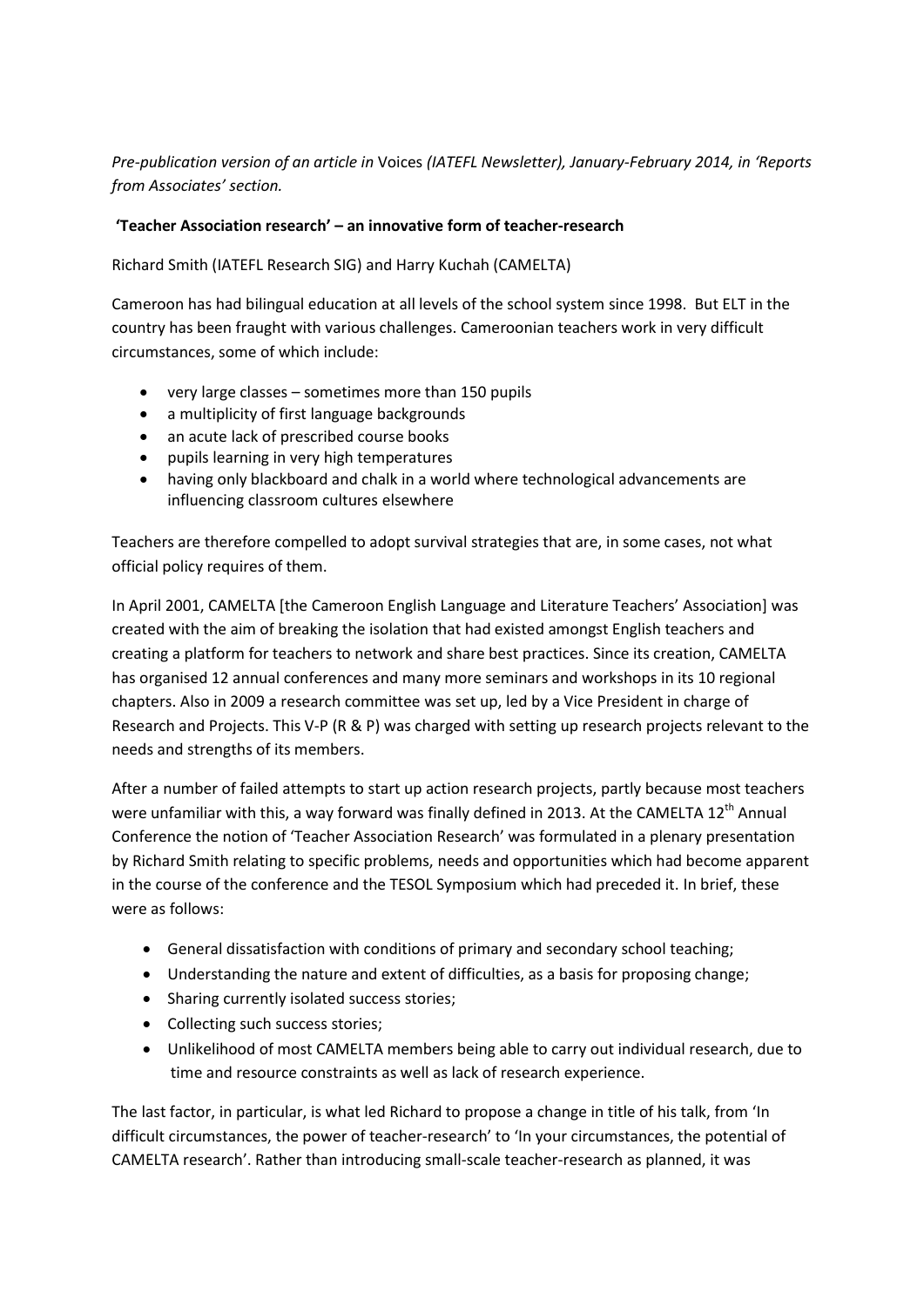suggested that CAMELTA could take up some questions of importance to the membership and then mobilize to gather data. Advantages could include:

- gathering a large amount of data if the association as a whole could be mobilized
- empowerment of participants as researchers, serving as a basis for future projects, including more individual projects.

The response to the idea of a large-scale, common CAMELTA research project was very positive – participants wrote their perceptions of the idea, their teaching challenges and their suggested research questions and topics on slips of paper distributed during Richard's session. More than 300 feedback sheets were gathered, and it was agreed that the idea would be discussed by the CAMELTA committee.

Shortly after the conference, the research committee approved the research idea and members of CAMELTA are now undertaking (with the support of IATEFL ReSIG) the first of a series of research projects emanating from the inventory of research topics and questions gathered during the 2013 conference.

This first phase of the research involves a three part open-ended questionnaire eliciting individual teachers' accounts of successful English language lessons as well as how they have attempted to solve a major language teaching challenge. The questionnaire is being distributed to CAMELTA members in the 10 regional chapters. Responses will be collected and forwarded to CAMELTA's V-P (R & P), Eric Ngea Ntam, who will supervise the typing out of responses. In all, more than 1000 responses are expected by the end of December 2013. The IATEFL ReSIG will work together with the CAMELTA research committee to analyse the data and to report the findings at the CAMELTA 2014 conference, in the CAMELTA magazine and the ReSIG newsletter. This is the process in summary form:

- The topics and questions written during the conference were typed up by Eric and sent to Harry and Richard in the UK.
- Emerging major areas of focus were identified by Harry and Richard, with Eric's participation.
- Harry and Richard designed a questionnaire, which was amended by Eric.
- Seed-fundingof £200 for this project was agreed by the IATEFL ReSIG committee (for typing up responses, photocopying and postage).
- Responses will be gathered together, typed up (with the ReSIG funding) and sent to the CAMELTA research committee, who will collaborate with IATEFL ReSIG for analysis.
- Results will be disseminated to all members at the next conference (August 2014). An interim stage is likely to involve presentation of findings at the IATEFL conference in Harrogate (April 2014). It is hoped that CAMELTA's lead person Eric will have a chance to report on the experience and, most importantly, will benefit from interacting with different Associate representatives (at Associates Day) and also experienced researchers (at ReSIG events).
- Writing-up of the process (for the benefit of other associations) and of findings (for CAMELTA benefit) will occur in September – December 2014. This will include reflection on and critical evaluation of the above procedure, for possible improvement.